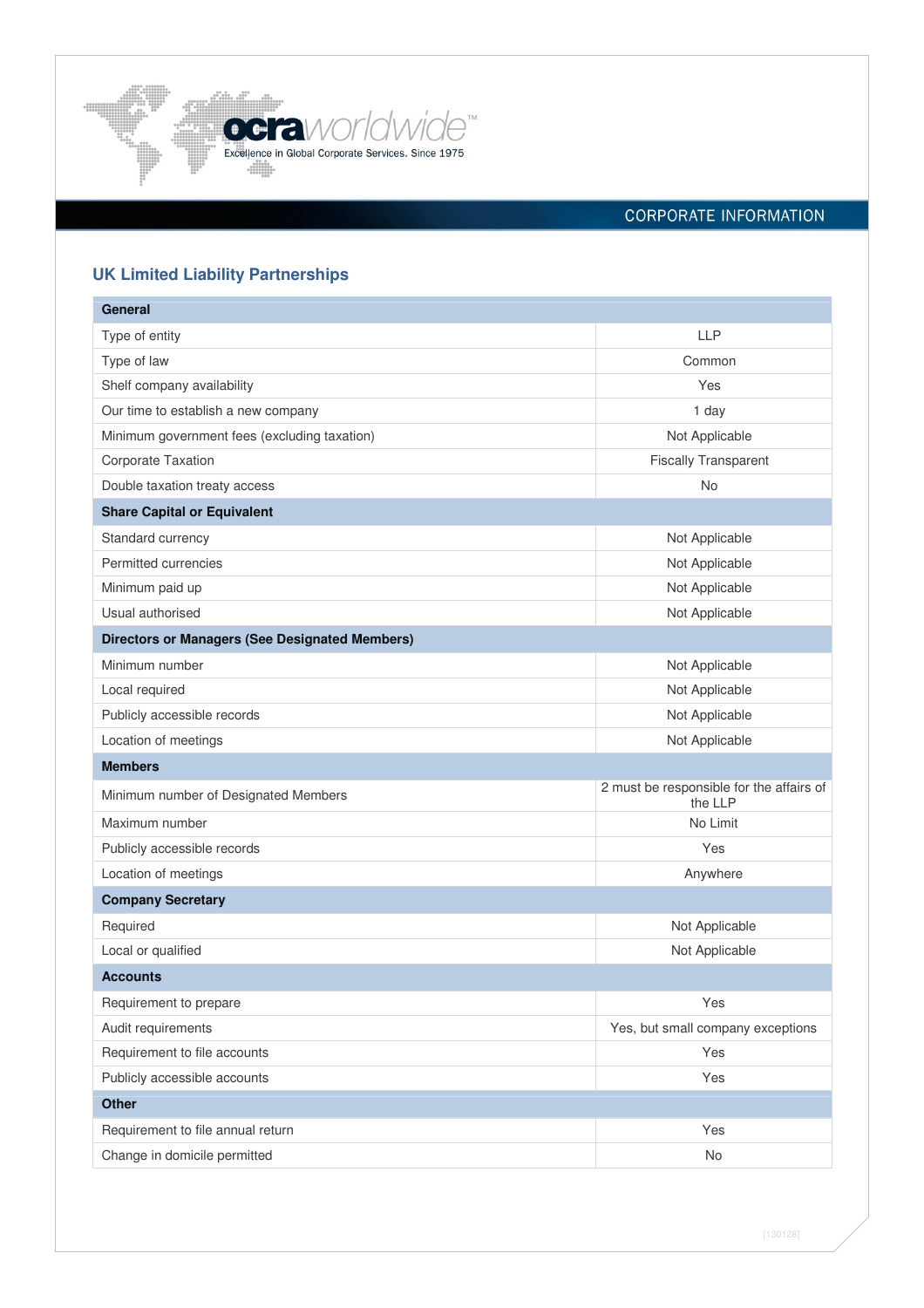# **IMPORTANT INFORMATION**

UK LLPs provided by OCRA Worldwide must be formed with a view to making profit and for the purpose of undertaking the international trade of goods or services either as principal or agent or for the provision of consultancy or related services.

International UK LLPs established by OCRA Worldwide have pre-prepared operating agreements which preclude UK resident members, the undertaking of business in the UK, the ownership of property or shares and the sale of membership interests within the UK.

# **LLP INFORMATION**

## **Principal Corporate Legislation**

- Limited Liability Partnership Act 2000.
- The Income and Corporation Taxes Act 1988 (as amended).

## **Introduction**

A limited liability partnership is a new form of legal business entity with limited liability.

The main features of limited liability partnerships are that they have organisational flexibility but are taxed as partnerships. In many other respects they are very similar to companies.

The Limited Liability Partnership Act 2000 generally allows two or more persons carrying on a lawful business with a view to profit to form a limited liability partnership by subscribing to its incorporation document - Form LLP 2. (In law, 'person' includes individuals and companies.) However, limited liability partnerships are not available for all activities such as non profit making activities.

## **Designated Members**

Every limited liability partnership must at all times have at least two, formally appointed designated members. (Designated members are analogous to the executive directors and the company secretary of a company). The designated members are responsible for:

- Appointing an auditor (if one is needed)
- Signing the accounts on behalf of the members
- Delivering the accounts to the Registrar
- Notifying the Registrar of any membership changes or changes to the registered office address or name of the limited liability partnership
- Preparing, signing and delivering to the Registrar an Annual Return (Form LLP363); and
- Acting on behalf of the Limited Liability Partnership if it is wound up or dissolved

Designated members are liable in law for failing to carry out these legal responsibilities. If there are fewer than two designated members then every member is deemed to be a designated member. (The limited liability partnership may have decided that all members will be designated members or that only some members will be designated).

With the agreement of the other members, a member may become a designated member at any time. Designated members enjoy the same rights and owe the same duties towards the limited liability partnership as any other member. These mutual rights and duties are governed by the limited liability partnership agreement and the general law. However, the law also places additional responsibilities on designated members.

# **Members**

There can be an unlimited number of members.

#### **Procedure to Incorporate**

By submission of the Incorporation Document Form LLP2, together with the registration fee to the Registrar of Companies. The following are to be confirmed to the Registrar of Companies on registration of a limited liability partnership:

- the name of the limited liability partnership
- the address of the registered office
- the names and addresses of each of the corporations or individuals who are the first members of the limited liability partnership on establishment. Where they are individuals their date of birth must also be confirmed

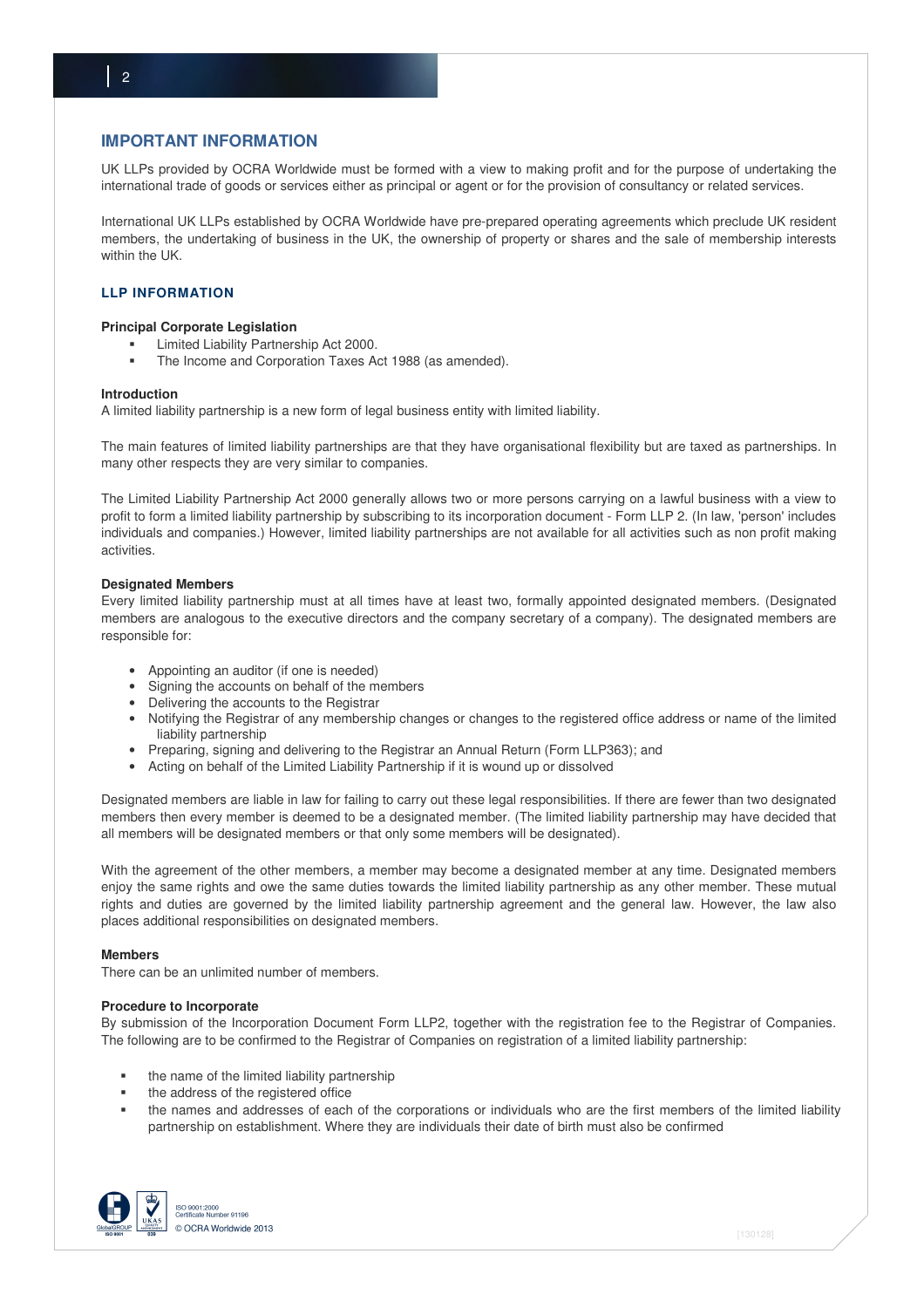- the designated members must be confirmed. The designated members are persons responsible for the statutory compliance of the limited liability partnership and need to be a minimum of two, unless membership of the limited liability partnership drops to one person only
- a compliance statement signed by a solicitor or first member confirming that the limited liability partnership is being established to carry on lawful business with a view to profit.

#### **Restrictions on Trading**

Yes, for specified categories, which include banking, insurance, financial services, consumer credit related services and employment agencies.

#### **Powers of LLP**

A Limited Liability Partnership incorporated in the United Kingdom has the same powers as a natural person.

# **Language of Legislation and Corporate Documents**

English.

## **Shelf LLPs Available**

Yes.

#### **Time to Incorporate**

One to five days, subject to name approval.

#### **Name Restrictions**

Any name which is identical or too similar to an existing LLP or company; any name which would be considered offensive or suggests criminal activity; or any name that suggests the patronage of the Royal Family or the Government of the United Kingdom.

Restricted names include the use of the following words:- assurance, bank, benevolent, building society, Chamber of Commerce, fund management, insurance, investment fund, loans, municipal, reassurance, reinsurance, savings, trust, trustees, university or their foreign language equivalents for which the approval of the Secretary of State is first required.

## **Language of Name**

Whilst the name of company can be in any language, the documentation must be in English. Any name in a language other than English must be accompanied by a certified translation to ensure that the name is not restricted. However, if the company is incorporated in Wales, documentation in Welsh will be accepted.

### **Registered Office Required**

Yes, must be maintained in the United Kingdom.

# **Names Requiring Consent or Licence**

Banking and all financial services activities such as insurance.

# **Suffixes to Denote Limited Liability**

Limited Liability Partnership or the relevant abbreviation.

#### **Disclosure of Beneficial Ownership to Authorities**

No, but disclosure may in certain circumstances be required for accounting purposes. (Accounts must be filed and are available for inspection by the public).

# **COMPLIANCE**

#### **Capital**

The minimum capital contribution is £ 2.

#### **Taxation**

The member's exemption from UK tax is only applicable provided that no business or trade is carried out with or within the United Kingdom.

The tax authorities in the United Kingdom have confirmed that the taxation base of a limited liability partnership will follow the procedure operated in the past for partnerships. The limited liability partnership itself will not be liable for taxation on profits or gains arising within the partnership, but the profits or gains will be assessed to tax separately on the individual partners.